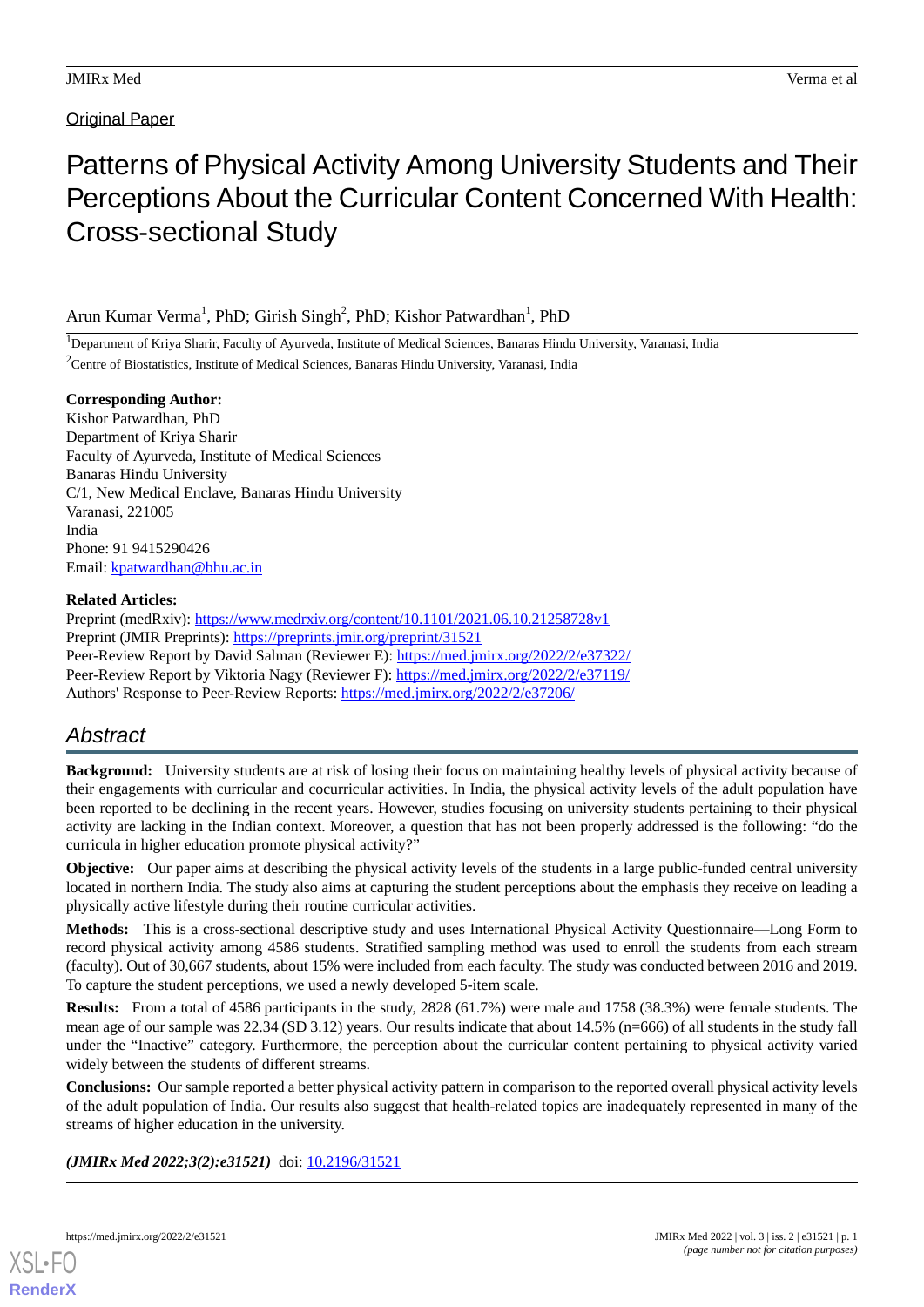#### **KEYWORDS**

physical activity; university students; university; exercise; students; inactive; curricula; healthy lifestyle; higher education

## *Introduction*

#### **Background**

Patterns of physical activity are undergoing significant change in the recent years among individuals of all age groups across the globe [\[1](#page-9-0)[-5](#page-9-1)]. Literature suggests that these changes are mostly influenced by factors such as changing lifestyles, gender differences, economic status, sociocultural influences, educational levels, occupational factors, and other determinants [[6](#page-9-2)[,7](#page-9-3)]. Many workers in the field have reported a declining trend in physical activity profile among children, young adults, and adults across different societies including India [\[8-](#page-9-4)[11\]](#page-9-5). An increased engagement with virtual games, cell phones, television, computers, and social media are possibly some of the important contributing factors to this trend among youth. Increased use of vehicular mode of transportation and reduced involvement in outdoor activities also contribute to this outcome [[12](#page-9-6)[-15](#page-9-7)]. Further, the incidence of health conditions such as being overweight, obesity, coronary artery disease, hypertension, diabetes mellitus, and depression are known to have increased among young adults, and a suboptimal physical activity has been recognized to be an important factor associated with these conditions [[16](#page-9-8)-[23\]](#page-10-0). According to the World Health Organization (WHO), more than a quarter of the world's adult population are insufficiently active, and around 1 in 3 women and 1 in 4 men do not do enough physical activity to stay healthy [\[24](#page-10-1)]. WHO recommends various levels of physical activity for people belonging to different age groups [\[24](#page-10-1)].

#### **Trends in Physical Activity**

It would be pertinent to understand the trends in physical activity that have been reported in India and elsewhere. In a study conducted by the Indian Council of Medical Research, physical activity patterns in adults across India were studied. The research reported that out of the 14,227 individuals studied, 54.4% (n=7740) were inactive, 31.9% (n=4538) were active, and 13.7% (n=1949) were highly active [[9\]](#page-9-9). This trend is a matter of concern as the percentage of inactive population appears to be very significant.

There are several studies to show that the decreasing physical activity levels among youth are a matter of concern in many countries. Physical activity patterns among university students have received some attention in the recent years across the globe [[25](#page-10-2)[-29](#page-10-3)]. A study on European university students from 13 countries investigated the trends of smoking, diet, physical exercise, and attitudes toward health. The study compared these trends between the results of 2 surveys carried out in 1990 and 2000 and suggests that differences in health behaviors, beliefs, and risk awareness were disappointing [[25\]](#page-10-2). In another study, 259 medical students in the age group of 18-22 years were interviewed using the International Physical Activity Questionnaire (IPAQ) in Bangalore. The study reported that 41.3% showed high levels of physical activity, 43.2% showed moderate, and 15.4 % of students showed low level of physical activity respectively [[26\]](#page-10-4). Another study was conducted among

 $XSI - F($ **[RenderX](http://www.renderx.com/)** 100 students in the Health Science faculty at a private university in Lebanon. The investigators report that most of the students did not consume a healthy diet and that they don't exercise as much as they like to [\[27](#page-10-5)]. A study among 334 students at the Alexandru Ioan Cuza University from Iasi, Romania conducted using the International Physical Activity Questionnaire—Long Form (IPAQ-L) reported that the lifestyle and physical activity levels were reasonably good, and the overall average metabolic equivalent (MET) minutes per week were 5343.92 (SD 2314.02) [[28\]](#page-10-6). A study among 297 undergraduate students from 20 to 22 years of age from the University of Maribor reported that 79.8% of students were insufficiently physically active according to the WHO recommendations [[29\]](#page-10-3). In another study, weekly physical activity scores of the students from sports departments and non–sport departments were compared among 300 university students in Turkey. The results revealed that the students from sports departments performed better than others in terms of weekly total physical activity [\[30](#page-10-7)].

However, there are no large and systematically performed studies available to show if the overall physical activity levels are comparable with the recommended ones among students at Indian universities. This question becomes important considering the fact that universities are the places where health awareness is supposed to be inculcated among the youth, and these students are at the risk of losing focus on physical activity because of the burden of curricular activities.

Similarly, studies exploring the curricular content and student perceptions about the motivation and information they receive during their routine curricular activities with reference to leading a physically active lifestyle are scarce. However, a few studies have shed light on the perceptions of student population toward health-related information in the curriculum. Nevertheless, these perceptions among students vary from one setting to another [[31](#page-10-8)[-34](#page-10-9)]. Such studies are not available in an Indian context. This question becomes important keeping in mind the diverse nature of the Indian education system and curricula.

The increasing involvement of the student population with mobile phones, computers, social media, and virtual games has had a negative impact on physically active lifestyles. This has also had an impact on mental health status among the youth. Increased use of mobile devices also has been said to be responsible for increasing sleep-related and circadian rhythm–related disorders. The addictive nature of these platforms is a worrisome aspect [[35-](#page-10-10)[37\]](#page-10-11).

Hence, we planned this study to understand the physical activity trends among the students at Banaras Hindu University (BHU) and to capture their perceptions regarding the curricular content related to physical activity. BHU is a public central university located in Varanasi, Uttar Pradesh, established in 1916. It is one of the largest residential universities in Asia. BHU is organized into 6 institutes and 14 faculties (streams) and 144 departments. The total student enrollment at the university is around 30,000, and this number represents almost all states of India along with a few foreign countries.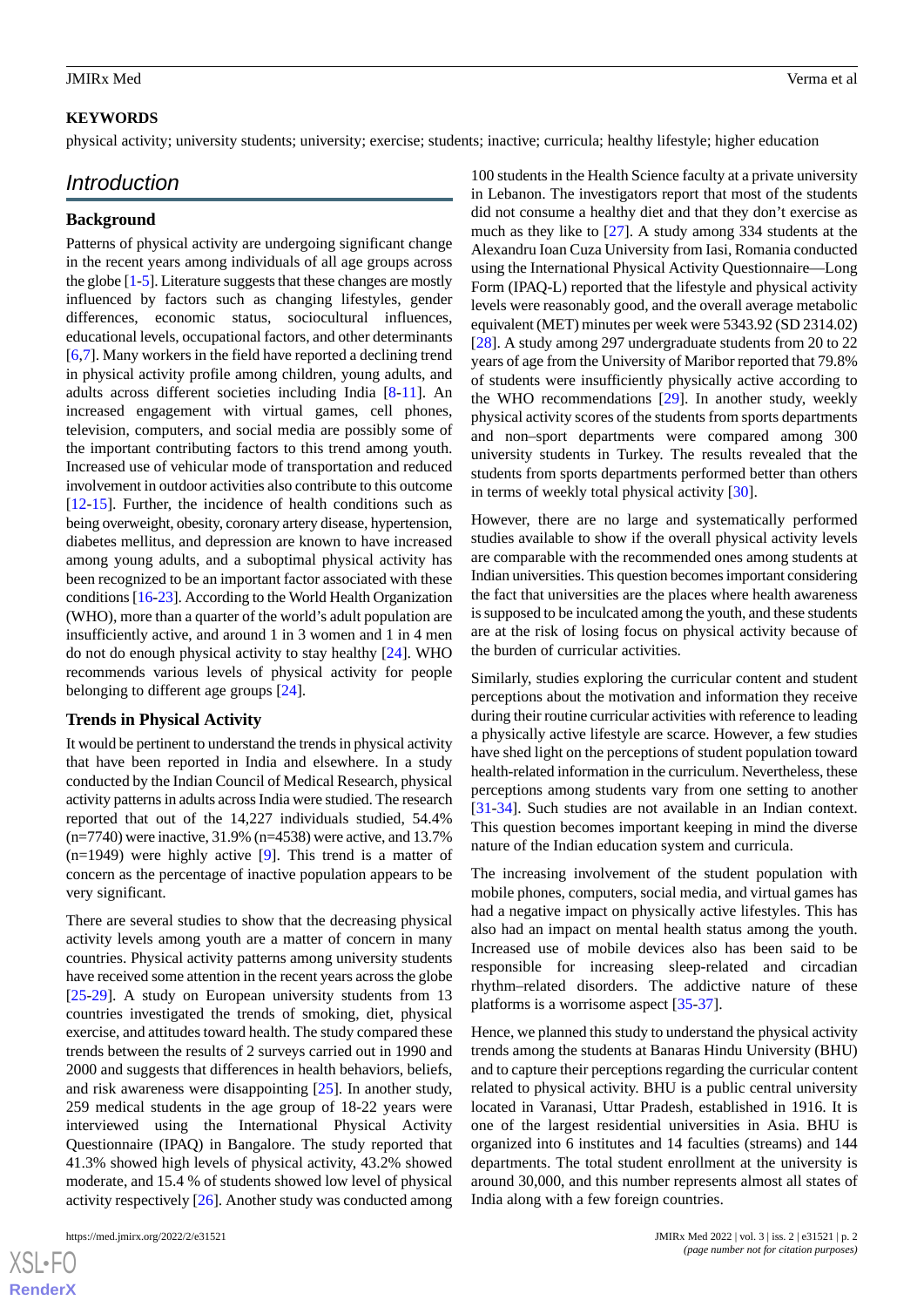Since the university is a public-funded one, the fee structure of the university is highly affordable, and all the admissions are based on successfully securing ranks through different all-India level screening tests held every year. For all graduate, postgraduate, and doctoral programs, there is a lot of competition for the same reason. Hence, it can be presumed that the distribution of the student population represents the society in terms of socioeconomic status because only meritorious students get to study in this university. As the university is positioned as a major learning center in the eastern part of India, the student population mostly represents this part of the country.

## **Objectives of the Study**

The primary objective of the study was to understand the proportion of students at Banaras Hindu University (BHU) who fall under different categories of physical activity (ie, physically inactive, active, and highly active). While analyzing the trends, we also considered the different programs under which these students are registered (undergraduate, postgraduate, or doctoral). The study also aimed at comparing the physical activity profiles of students from different faculties of BHU. Throughout the study, we aimed to understand the differences in the physical activity profiles with respect to age and gender. Another objective of the study was to map views and opinions of the students regarding the information and motivation they receive in their respective faculties and departments as a part of their routine curricular activities to keep themselves physically active.

## *Methods*

## **Study Design and Sampling**

This is a cross-sectional survey study wherein a stratified sampling technique was employed. Individual stream (eg, Humanities, Science, Social Sciences, Medicine, and Ayurveda) was considered as one stratum. We collected the details of the total number of students registered in each of the 16 streams from the offices of the respective deans. It was decided to include about 15% of all the students from each stream considering the time and other limitations. This meant approximately 4600 students, which was thought to be sufficient to draw meaningful conclusions. In this study, though we collected the data from 4733 students, we report the physical activity patterns of 4586 students as we had to delete certain entries during data processing.

## **Tools Used in the Study**

To record the physical activity profiles of the students, we used the IPAQ-L [\[38](#page-10-12),[39\]](#page-10-13). This tool has been developed by IPAQ group and is widely used in large surveys. This tool employs an indirect method of measuring physical activity based on the recall of one's activities over the past 1 week. The purpose of this tool is to provide a common instrument that can be used to obtain internationally comparable data on health-related physical activity. Further, a newly developed 5-item questionnaire was used to record the opinions and views of the student population. This tool was designed to capture the perceptions of the students regarding the encouragement they receive in their respective faculties and departments to keep themselves physically active.

## **Translation and Revalidation of IPAQ-L**

The IPAQ-L is available in different languages (English, French, German, Greek, etc) but not in Hindi. Since Hindi is the common language of communication in this part of India, the questionnaire was translated from English to Hindi by a language expert. The questionnaire was then back-translated to English by another language expert and was verified for its accuracy by another team of experts in the department. Suitable corrections were made before the tool was finalized and administered. No item was deleted or added. Both the Hindi and English versions of the tool were used in the study to collect data based on student preference after verifying the accuracy.

## **Development of a New Tool to Capture the Views and Opinions of the Student Population**

Since the IPAQ-L is quite lengthy, the tool to capture student perceptions about curricular content dealing with health had to be very short. After discussing with the team of experts in the department, a short 5-item questionnaire was developed, which was administered to all participants in the study. These 5 items were retained from the original questionnaire, which had 10 items, after receiving feedback from an expert group. This too was administered both in Hindi and English per students' preference. The statements (items) included in this questionnaire were as follows:

- 1. The curriculum of my course or courses addresses the topics related to "importance of day-to-day physical activity in maintaining health."
- 2. My faculty or department promotes physical activity or sports activities among the students in an organized manner regularly.
- 3. I consider the sports facilities (playgrounds, sports equipment, and sports training) available in my faculty for the students to be adequate in general.
- 4. I keep monitoring my body weight regularly, and I am aware of the health consequences of being overweight and obesity.
- 5. I consider that general health–related aspects (such as diet, nutrition, and sports) are sufficiently addressed in my curriculum.

The options given for each of the questions were in the form of a 5-point Likert scale (1=Strongly Agree, 2=Agree, 3= Undecided, 4=Disagree, and 5=Strongly Disagree).

## **Reliability of the New Tool**

The 5-item scale was first administered to 100 students from the Institute of Agricultural Sciences for the purpose of validation. The Cronbach coefficient alpha for the scale was .725, which falls under the category of acceptable range [[40\]](#page-10-14). Hence, the scale was considered as reliable.

#### **Ethics Approval**

Ethical clearance was obtained by Institutional Ethics Committee (Reference 2014-15/EC/1323) before starting the study.

## **Data Collection and Data Entry**

Investigators collected the data regarding the total number of students registered from different faculties of BHU by writing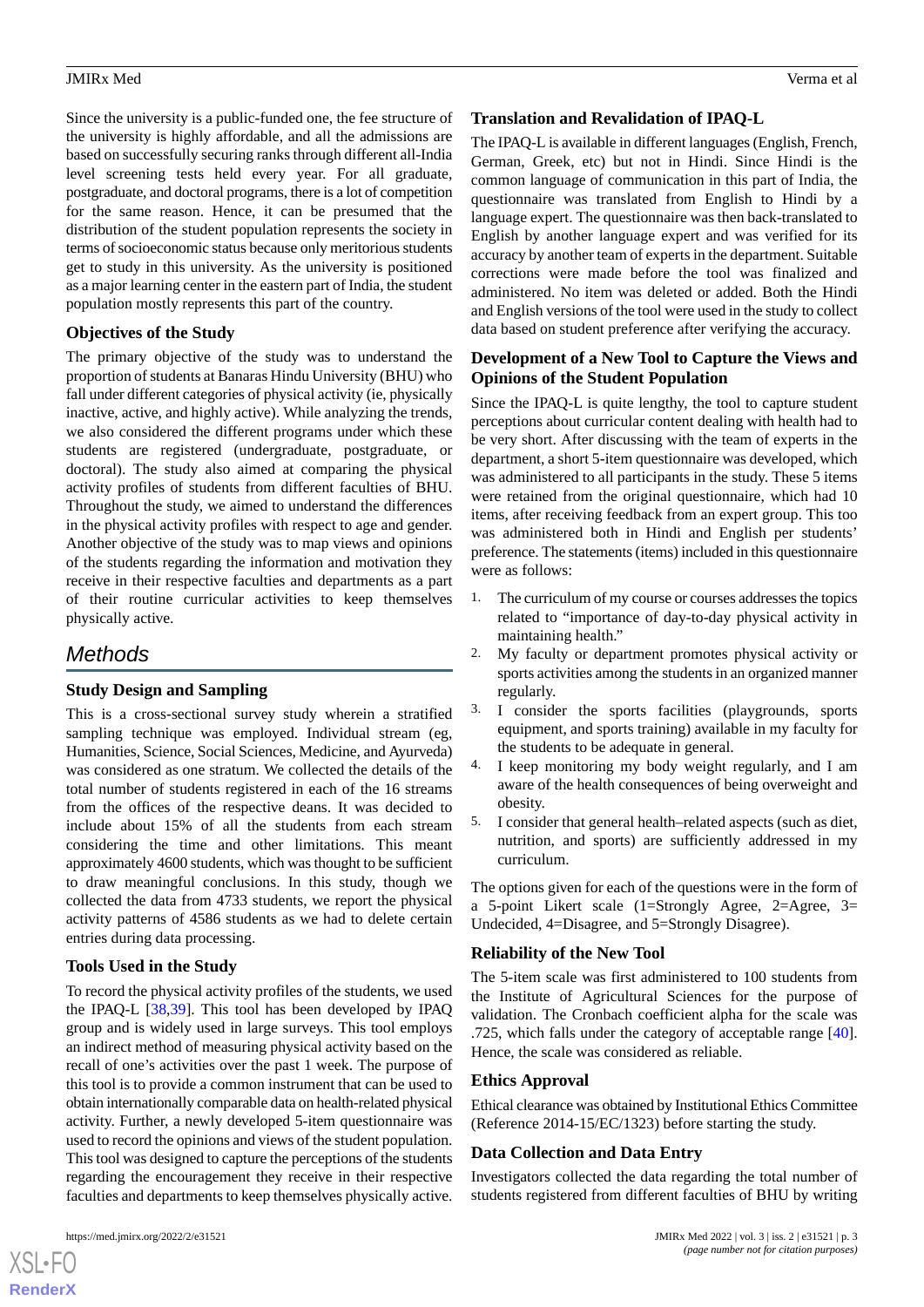to the deans. Since the information contained only numbers and not the list of students, it was decided that the required number of classes be randomly selected, and all students of those classes (batches) be administered with the tool. The first author of this paper visited different departments and received permission from concerned heads of the departments to collect the data in leisure hours from different classes. The specific classes were selected by computer-generated random sequence method. A written consent was obtained from each of the participants. Though we collected the hard copies of the filled-in questionnaires from the volunteers, to ensure precision and uniformity, we prepared an online form to enter the data. Finally, the data were downloaded in the form of a spreadsheet. The data were collected between 2016 and 2019. IPAQ-L and the 5-item questionnaire were filled simultaneously by all volunteers.

#### **Data Analysis**

The data analysis to evaluate physical activity patterns was carried out according to the data processing rules of the IPAQ-L. The major steps involved in this process were data cleaning. excluding the outliers based on the maximum values allowed; this ensured receiving minimum values for the duration of the reported activity; truncation of data; calculating MET minutes per week scores for walking, moderate-intensity; and vigorous-intensity activities; as well as calculating the Total Physical Activity Scores. All these steps were followed per the guidelines of the IPAQ-L. The final step was to classify the entire sample into categorical data in terms of (1) low (inactive), (2) moderate (active), and (3) high (highly active) levels of physical activity.

The classification of physical activity into three levels is based on the following criteria [\[39](#page-10-13),[40\]](#page-10-14):

## **Low Activity**

No activity is reported, or some activity is reported but not enough to meet categories 2 or 3.

## **Moderate Activity**

Any of the following 3 criteria applies: (1) 3 or more days of vigorous-intensity activity of at least 20 minutes per day; (2) 5 or more days of moderate-intensity activity or walking of at least 30 minutes per day; or (3) 5 or more days of any combination of walking, moderate-intensity, or vigorous-intensity activities achieving a minimum of at least 600 MET minutes per week.

## **High Activity**

Any one of the following two criteria: (1) vigorous-intensity activity on at least 3 days and accumulating at least 1500 MET minutes per week; or (2) 7 or more days of any combination of walking, moderate-intensity, or vigorous-intensity activities accumulating at least 3000 MET minutes per week.

## *Results*

#### **Sample Characteristics**

The total student strength of BHU was 30,667, and upon calculation, 15% of this population is 4600. We collected a sample of 4733. However, after excluding the outliers and erratic entries as per the IPAQ-L criteria, the sample that was analyzed included 4586 students.

[Table 1](#page-4-0) shows the distribution of participants as per their programs of study, gender, and age group. The total number of male and female students included in the study was 2828 (61.7%) and 1758 (38.3%), respectively. Mean age of the sample in the study was 22.34 (SD 3.12) years (male students: 22.37, SD 3.13 years; female students: 22.29, SD 3.12 years). Out of 4586 students, 3048 (66.4%) were from undergraduate programs, 1406 (30.7%) were from postgraduate programs, and 132 (2.9%) were from doctoral level programs.

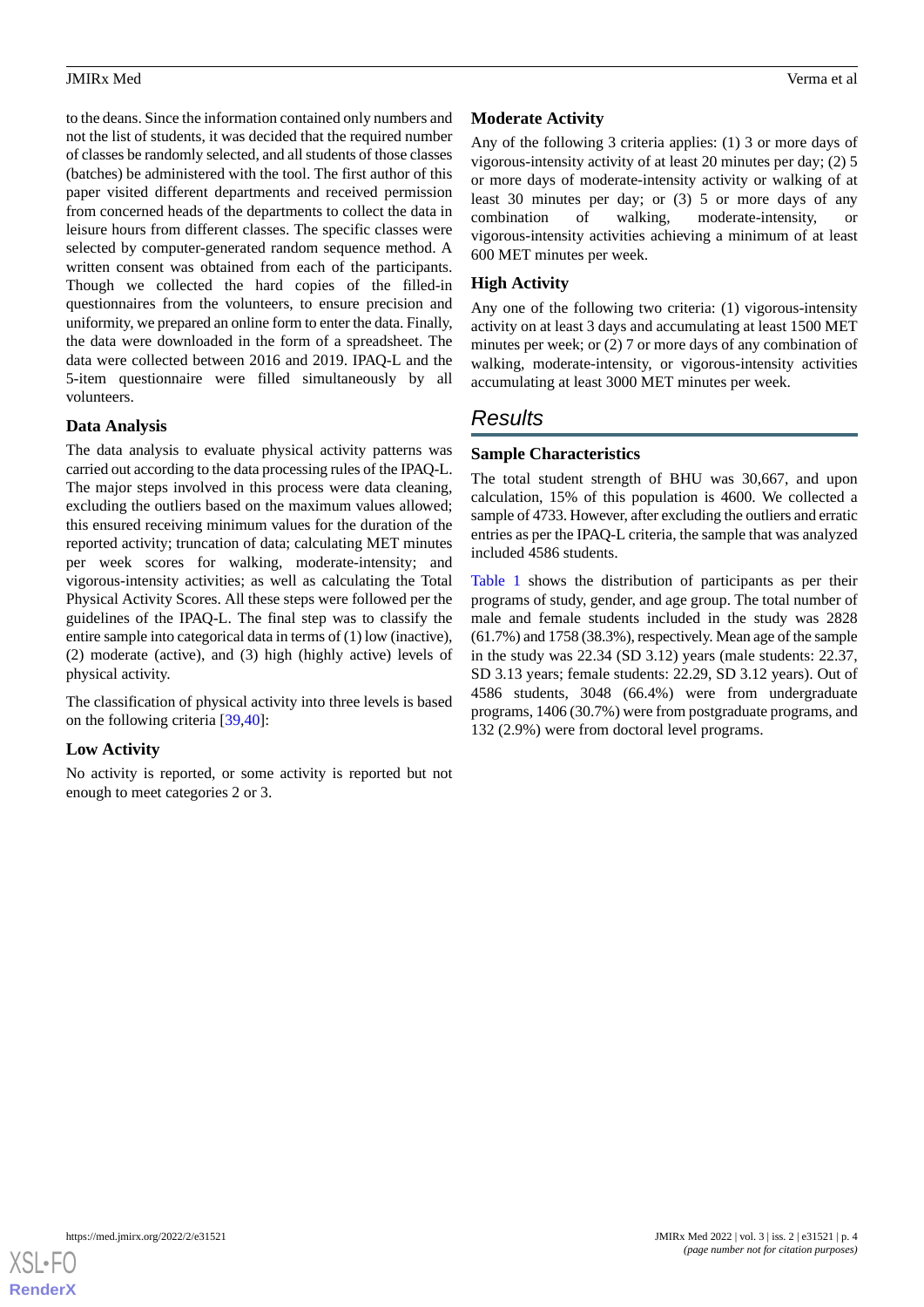<span id="page-4-0"></span>**Table 1.** Distribution of volunteers as per age group, gender, and program of study.

| Age group (years) and gender Program of study |              |                     |                      | Total              |                      |  |
|-----------------------------------------------|--------------|---------------------|----------------------|--------------------|----------------------|--|
|                                               | PhD, $n$ $%$ | Postgraduate, n (%) | Undergraduate, n (%) | Based on gender, n | In each age group, n |  |
| $16 - 20$                                     |              |                     |                      |                    | 1445                 |  |
| Female                                        | $N/A^a$      | 7(1.2)              | 553 (98.8)           | 560                |                      |  |
| Male                                          | $\rm N/A$    | 20(2.3)             | 865 (97.7)           | 885                |                      |  |
| 21-25                                         |              |                     |                      |                    | 2539                 |  |
| Female                                        | 5(0.5)       | 434 (44)            | 547 (55.5)           | 986                |                      |  |
| Male                                          | 14(0.9)      | 633 (40.8)          | 906 (58.3)           | 1553               |                      |  |
| $26 - 30$                                     |              |                     |                      |                    | 503                  |  |
| Female                                        | 17(9.7)      | 107(60.8)           | 52(29.5)             | 176                |                      |  |
| Male                                          | 52(15.9)     | 163(49.8)           | 112(34.3)            | 327                |                      |  |
| 31-35                                         |              |                     |                      |                    | 82                   |  |
| Female                                        | 11(36.7)     | 16(53.3)            | 3(10)                | 30                 |                      |  |
| Male                                          | 21(40.4)     | 22(42.3)            | 9(17.3)              | 52                 |                      |  |
| 36 and above                                  |              |                     |                      |                    | 17                   |  |
| Female                                        | 4(66.7)      | 2(33.3)             | 0(0)                 | $\epsilon$         |                      |  |
| Male                                          | 8(72.7)      | 2(18.2)             | 1(9.1)               | $11\,$             |                      |  |
| <b>Total</b>                                  |              |                     |                      |                    | 4586                 |  |
| Female                                        | 37           | 840                 | 1155                 | 1758               |                      |  |
| Male                                          | 95           | 566                 | 1893                 | 2828               |                      |  |

<sup>a</sup>N/A: not applicable.

#### **Physical Activity Levels**

[Table 2](#page-5-0) displays the overall distribution of subjects into low (inactive), moderate (active), and high (highly active) levels of physical activity. In our sample, we noted that about 666 students (14.5% of all students) fell under the low category of physical activity (407 [14.4%] male and 259 [14.7%] female students), whereas an almost equal proportion (ie, 651 students [14.2% of all students]: 269 [15.3%] female and 382 [13.5%] male students) fell under moderate physical activity category. Further, about 3269 students (71.3% of all: 2039 [72.1%] male and 1230 [70%] female) fell under high level of physical activity. The difference between physical activity levels for male and female students was statistically not significant  $(\chi^2_{2} = 3.237, P = 0.2)$ . Further, the difference was also not significant between male and female participants for any program of study. [Table 2](#page-5-0) also shows the distribution of volunteers into high, moderate, and low levels of physical activity based on their programs of study and gender. Among the 132 PhD scholars, 28 (21.2%) fall under the low category,

12 (9.1%) under moderate, and 92 (69.7%) under high category. Among all 1406 postgraduate students, 215 (15.3%) fall under the low, 199 (14.2%) under the moderate, and 992 (70.5%) fall under the high category. Among the 3048 undergraduate students, 423 (13.9%) fall under the low category, 440 (14.4%) under the moderate category, and 2185 (71.7%) fall under the high category. The difference between physical activity of students of various programs was not statistically significant  $(\chi^2_{2}=8.282, P=.08).$ 

[Table 3](#page-5-1) depicts the distribution of volunteers into high, moderate, and low categories based on age group. As the table suggests, the number of students in the "highly active" category is highest among lower age groups, and the number of students in the "inactive" category is highest among higher age groups. The difference between physical activity of students of different age groups was statistically significant  $(\chi^2_{2} = 35.387, P < .001)$ . This indicates that as the age increases, the likelihood of indulging in physical activity decreases.

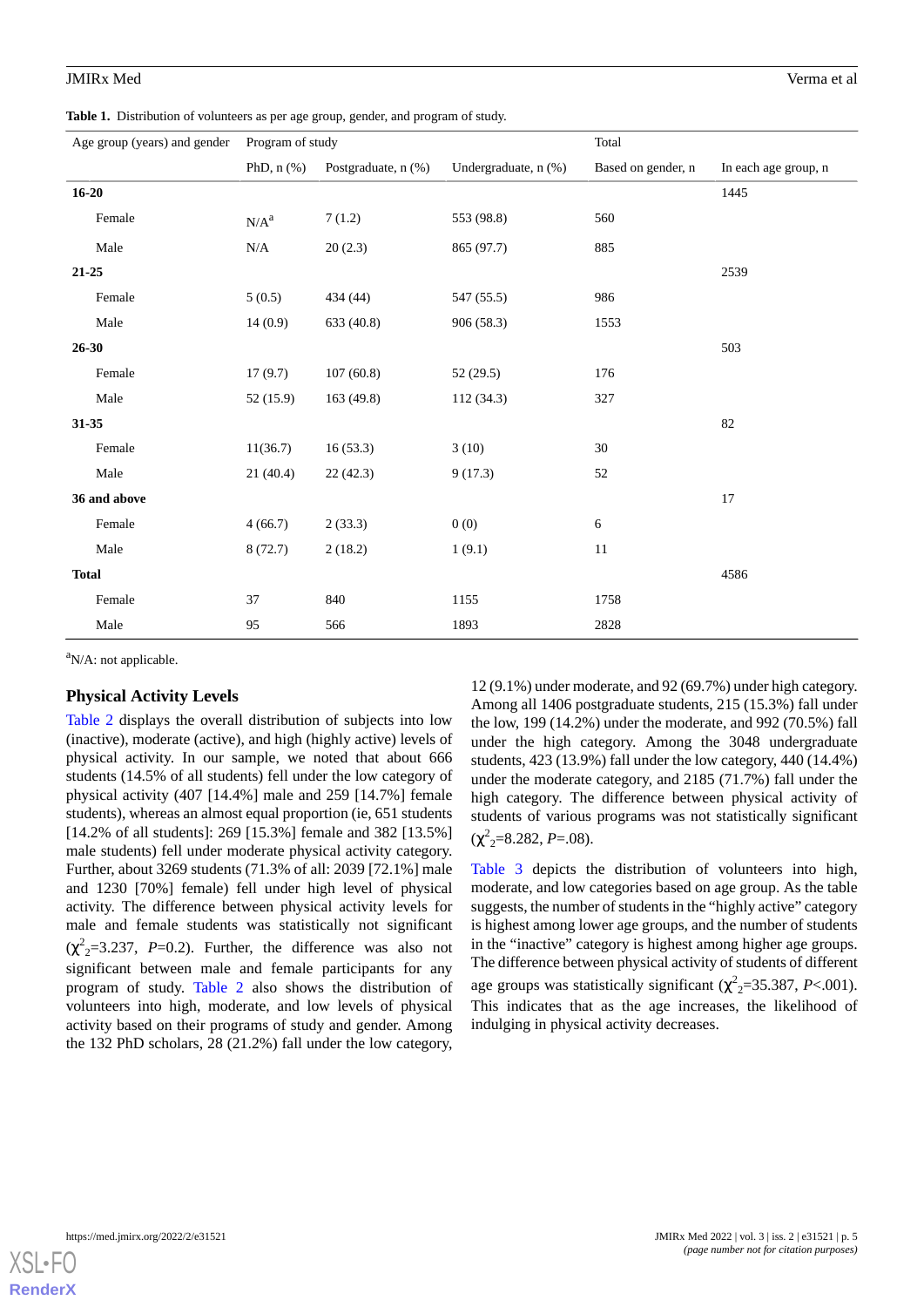<span id="page-5-0"></span>

| Program of study and<br>gender | Category                                                 |            |                         |          | Comparison between<br>gender and category |
|--------------------------------|----------------------------------------------------------|------------|-------------------------|----------|-------------------------------------------|
|                                | Highly active (high), $n$ (%) Active (moderate), $n$ (%) |            | Inactive (low), $n$ (%) | Total, n |                                           |
| PhD                            |                                                          |            |                         |          | $\chi^2$ =1.760, df=2, P=.42              |
| Female                         | 23(62.2)                                                 | 5(13.5)    | 9(24.3)                 | 37       |                                           |
| Male                           | 69 (72.6)                                                | 7(7.4)     | 19(20)                  | 95       |                                           |
| Total                          | 92(69.7)                                                 | 12(9.1)    | 28(21.2)                | 132      |                                           |
| Postgraduate                   |                                                          |            |                         |          | $\chi^2$ =5.404, df=2, P=.07              |
| Female                         | 380 (67.2)                                               | 88 (15.5)  | 98 (17.3)               | 566      |                                           |
| Male                           | 612(72.9)                                                | 111(13.2)  | 117(13.9)               | 840      |                                           |
| Total                          | 992 (70.5)                                               | 199 (14.2) | 215(15.3)               | 1406     |                                           |
| Undergraduate                  |                                                          |            |                         |          | $\chi^2$ =1.522, df=2, P=.47              |
| Female                         | 827 (71.6)                                               | 176(15.2)  | 152(13.2)               | 1155     |                                           |
| Male                           | 1358 (71.8)                                              | 264(13.9)  | 271 (14.3)              | 1893     |                                           |
| Total                          | 2185 (71.7)                                              | 440 (14.4) | 423 (13.9)              | 3048     |                                           |
| <b>Total</b>                   |                                                          |            |                         |          | $\chi^2$ =3.237, df=2, P=.2               |
| Male                           | 2039(72.1)                                               | 382 (13.5) | 407(14.4)               | 2828     |                                           |
| Female                         | 1230 (70)                                                | 269(15.3)  | 259 (14.7)              | 1758     |                                           |
| Grand total                    | 3269 (71.3)                                              | 651 (14.2) | 666 (14.5)              | 4586     |                                           |

<span id="page-5-1"></span>Table 3. Distribution of volunteers into high, moderate, and low categories based on age group; overall comparison of physical activity levels among different age groups: χ2=35.387, df=2, *P*<.001.

| Age group (years) and<br>gender | Category                      |                              |                         |          | Comparison between<br>male and female |
|---------------------------------|-------------------------------|------------------------------|-------------------------|----------|---------------------------------------|
|                                 | Highly active (high), $n$ (%) | Active (moderate), $n$ $%$ ) | Inactive (low), $n$ (%) | Total, n |                                       |
| $16 - 20$                       |                               |                              |                         | 1445     | $\chi^2$ =.327, df=2, P=.52           |
| Male                            | 659 (74.5)                    | 126 (14.2)                   | 100(11.3)               |          |                                       |
| Female                          | 402 (71.7)                    | 86 (15.4)                    | 72 (12.9)               |          |                                       |
| 21-25                           |                               |                              |                         | 2539     | $\chi^2$ =2.988, df=2, P=.22          |
| Male                            | 1123 (72.3)                   | 208 (13.4)                   | 222(14.3)               |          |                                       |
| Female                          | 686 (69.6)                    | 155(15.7)                    | 145 (14.7)              |          |                                       |
| $26 - 30$                       |                               |                              |                         | 503      | $\chi^2$ =0.976, df=2, P=.61          |
| Male                            | 218 (66.7)                    | 42 (12.8)                    | 67(20.5)                |          |                                       |
| Female                          | 124(70.5)                     | 18(10.2)                     | 34(19.3)                |          |                                       |
| 31-35                           |                               |                              |                         | 82       | $\chi^2$ =3.663, df=2, P=.16          |
| Male                            | 29(55.8)                      | 6(11.5)                      | 17(32.7)                |          |                                       |
| Female                          | 16(53.3)                      | 8(26.7)                      | 6(20)                   |          |                                       |
| 36 and above                    |                               |                              |                         | 17       | $\chi^2$ =6.783, df=2, P=.03          |
| Male                            | 10(90.9)                      | 0(0)                         | 1(9.1)                  |          |                                       |
| Female                          | 2(33.4)                       | 2(33.3)                      | 2(33.3)                 |          |                                       |

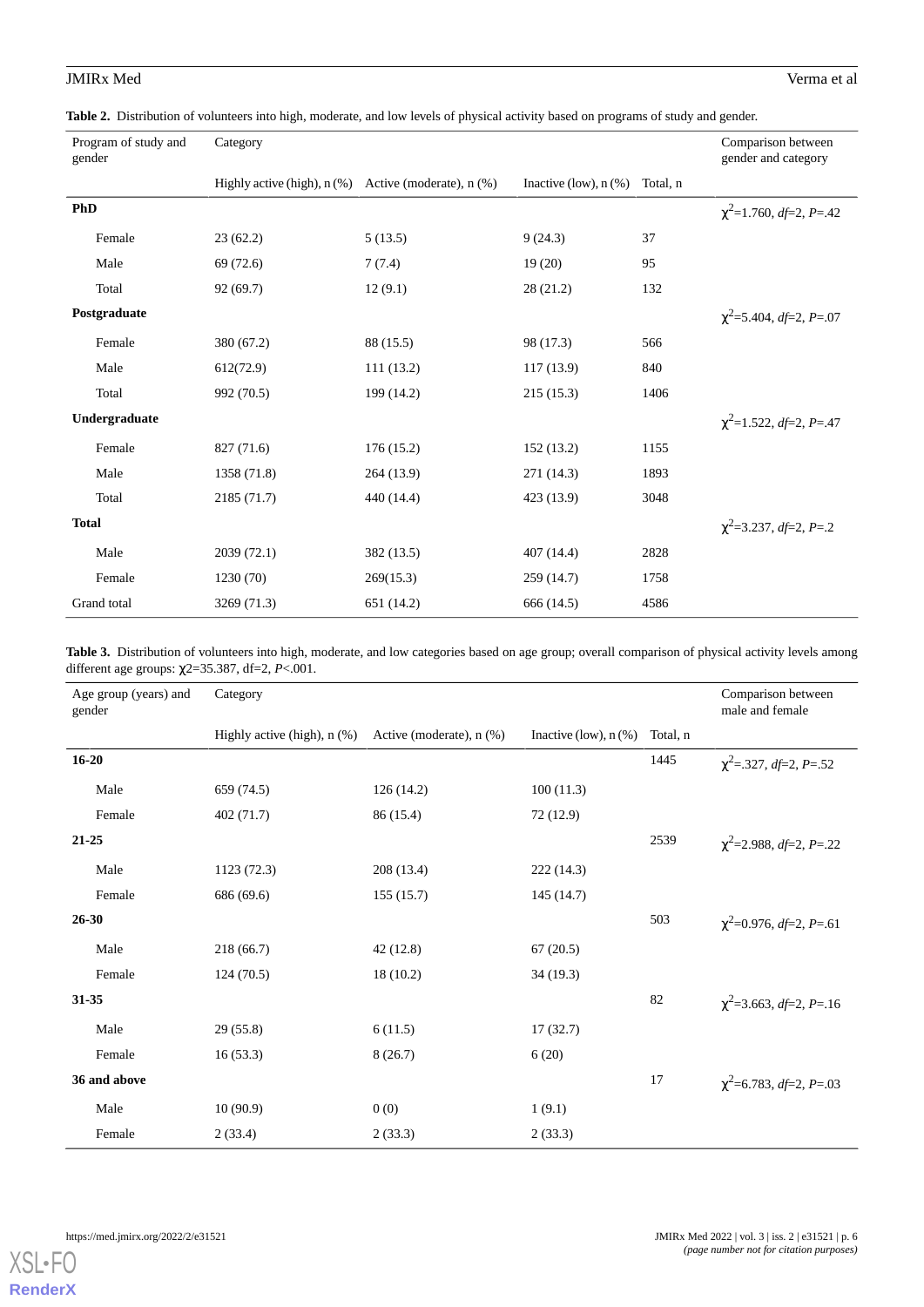#### **Total Physical Activity MET Distribution**

[Table 4](#page-6-0) depicts the distribution of MET minutes per week under different categories in the form of total walking, total moderate activity, total vigorous activity, and total physical activity MET minutes per week. The mean total physical activity MET minutes per week for male students was 4678.5 (SD 3037.01), and for female students was 4321.4 (SD 2874.09). Overall mean total physical activity MET minutes per week was 4541.6 (SD 2980.35). The difference between the MET minutes per week among male and female students was statistically significant for all categories of physical activity domains reported as suggested by *P* values. It means that the total MET minutes per week were less among female students in comparison to their male counterparts in each domain.

<span id="page-6-0"></span>**Table 4.** Distribution of METa minutes per week under different domains.

| MET                         | Gender                          | Mann Whitney test $P$ value  |                               |         |
|-----------------------------|---------------------------------|------------------------------|-------------------------------|---------|
|                             | Female $(N=1758)$ , mean $(SD)$ | Male ( $N=2828$ ), mean (SD) | Total ( $N=4586$ ), mean (SD) |         |
| Total walking MET           | 2107.2 (1334.39)                | 2201.2 (1380.27)             | 2165.2 (1363.49)              | .02     |
| Total moderate MET          | 1387.47 (1198.08)               | 1498.81 (1258.63)            | 1456.13 (1236.81)             | .004    |
| Total vigorous MET          | 826.76 (1665.84)                | 978.46 (1760.39)             | 920.31 (1726.15)              | < 0.001 |
| Total physical activity MET | 4321.4 (2874.09)                | 4678.5 (3037.01)             | 4541.6 (2980.35)              | < 0.001 |

<sup>a</sup>MET: metabolic equivalent.

#### **Faculties With Least Active Students**

<span id="page-6-1"></span>As [Table 5](#page-6-1) suggests, among all the faculties, the Faculty of Ayurveda had a maximum number of least active students (ie, n=33, 41.3%). The following faculties were next in the rank: Education 18 (26.5%), Law 49 (24.6%), Medicine 43 (18.6%), Performing Arts 32 (16.9%), Environmental Science 3 (16.7%), Management 10 (15.9%), Science 127 (14.4%), Arts 140 (13.5%), Social Sciences 59 (12.6%), Agriculture 37 (12.3%), Commerce 37 (12.2%), Women's College 54 (12.3%), Visual arts 13 (10.9%), Sanskrit Studies 10 (6.7%), and Dental Sciences 1 (2.9%). The difference between physical activity levels in different streams was statistically significant as suggested by *P* values.

**Table 5.** Distribution of volunteers into high, moderate, and low categories based on their faculty affiliation (χ2=126.2, df=30, *P*<.001).

| Faculty                       | Category                      |                              |                         |          |  |  |
|-------------------------------|-------------------------------|------------------------------|-------------------------|----------|--|--|
|                               | Highly active (high), $n$ (%) | Active (moderate), $n$ $%$ ) | Inactive (low), $n$ (%) | Total, n |  |  |
| Agriculture                   | 226(75.1)                     | 38(12.6)                     | 37(12.3)                | 301      |  |  |
| Arts                          | 739 (70.9)                    | 163(15.6)                    | 140(13.5)               | 1042     |  |  |
| Ayurveda                      | 33(41.2)                      | 14(17.5)                     | 33(41.3)                | 80       |  |  |
| Commerce                      | 236(77.6)                     | 31(10.2)                     | 37(12.2)                | 304      |  |  |
| <b>Dental Sciences</b>        | 26(76.5)                      | 7(20.6)                      | 1(2.9)                  | 34       |  |  |
| Education                     | 38(55.9)                      | 12(17.6)                     | 18(26.5)                | 68       |  |  |
| <b>Environmental Sciences</b> | 15(83.3)                      | 0(0)                         | 3(16.7)                 | 18       |  |  |
| Law                           | 133 (66.8)                    | 17(8.6)                      | 49 (24.6)               | 199      |  |  |
| Women's College               | 333 (75.3)                    | 55(12.4)                     | 54 (12.3)               | 442      |  |  |
| Management                    | 42(66.6)                      | 11(17.5)                     | 10(15.9)                | 63       |  |  |
| Medicine                      | 142(61.5)                     | 46 (19.9)                    | 43(18.6)                | 231      |  |  |
| Performing Arts               | 127(67.2)                     | 30(15.9)                     | 32(16.9)                | 189      |  |  |
| <b>Sanskrit Studies</b>       | 120(81.1)                     | 18(12.2)                     | 10(6.7)                 | 148      |  |  |
| Science                       | 626(71.1)                     | 128(14.5)                    | 127(14.4)               | 881      |  |  |
| Social Sciences               | 347 (74.3)                    | 61(13.1)                     | 59 (12.6)               | 467      |  |  |
| <b>Visual Arts</b>            | 86 (72.3)                     | 20(16.8)                     | 13(10.9)                | 119      |  |  |
| Total                         | 3269 (71.3)                   | 651 (14.2)                   | 666 (14.5)              | 4586     |  |  |

#### **Domains of Physical Activity Reported**

Our sample reported activities for transportation using bicycle (n=2255, 49.18%), walking (n=4190, 91.37%), vigorous

[XSL](http://www.w3.org/Style/XSL)•FO **[RenderX](http://www.renderx.com/)**

housework outside home (n=1196 26.10%), moderate housework outside home (n=2635, 57.46%), moderate housework inside home (n=3208, 69.97%), vigorous leisure physical activity (n=1879, 40.97%), moderate leisure physical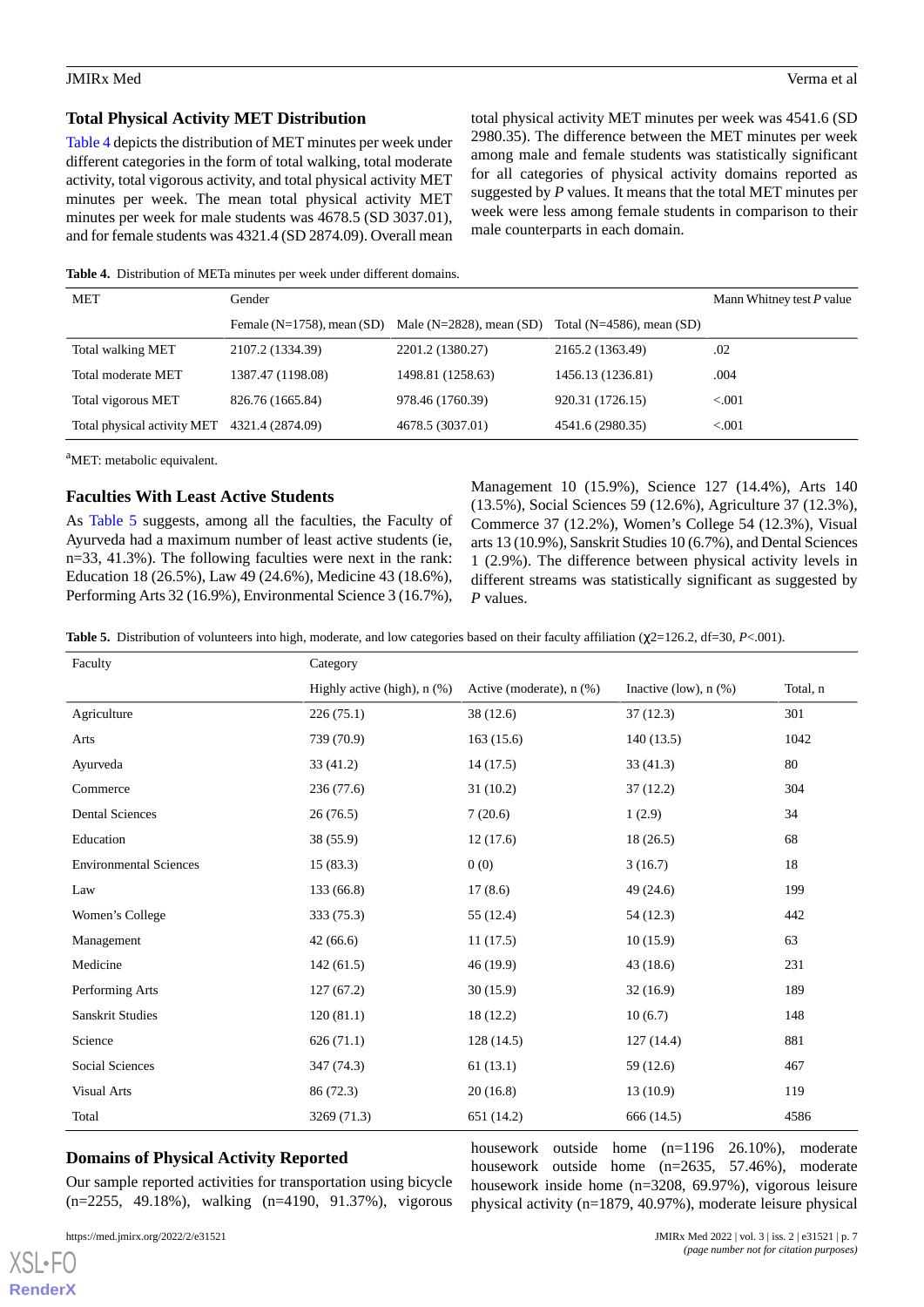activity (n=1993, 43.46%), and leisure time walking (n=3456, 75.36%).

#### **Views and Opinions of the Students**

[Multimedia Appendix 1](#page-8-0) shows the responses of the students to each option to the 5-item questionnaire based on gender. The statistically significant difference was observed in the responses for item numbers 1, 3, and 4 among male and female students, whereas no statistically significant response was found for item numbers 2 and 5. [Multimedia Appendix 1](#page-8-0) shows the number and percentage responses of the students to each option to the 5-item questionnaire based on gender.

[Multimedia Appendix 2](#page-9-10) shows the responses of students to 5-item questionnaire based on the programs in which they are registered. A statistically significant difference between the responses based on the courses registered (undergraduate, postgraduate, or PhD) is observed for all 5 items.

[Multimedia Appendix 3](#page-9-11) shows the mean scores for each item in each faculty. A mean score of less than 3 for any item was considered to be indicating a positive perception about the curricular activities leading to an encouraging environment that fosters a physically active and healthy lifestyle. A mean score of more than 3 for any item was considered as indicating dissatisfaction toward the curriculum of the faculty with respect to leading a physically active lifestyle. From [Multimedia](#page-9-11) [Appendix 3,](#page-9-11) it becomes clear that the faculties of Agriculture Sciences, Arts, Ayurveda, Dental Sciences, Medicine, Performing Arts, and Science were those where the mean scores for any of the questions did not exceed 3 or more. Hence, it can be presumed that the students in these faculties receive some kind of motivation that leads to a physically active lifestyle as a part of their curricular activities.

## *Discussion*

## **Physical Activity Profiles Compared With Other Studies**

This is one of the first studies from India that looks at physical activity levels in a focused way among a large number of university students. According to the Indian Council of Medical Research study (2014), the total percentage of inactive adults was 54.4% in India [[9](#page-9-9)]. The percentage of highly active adults was 13.7%. However, the mean age group of this study sample was around 40 years. Since our study sample belongs to a mean age of around 22 years, a true comparison of the results is not possible. However, our results are much more encouraging than the ones reported in this study. It appears from our results that younger adults are more likely to indulge in physical activity than the older people. Since our sample had a mean age of 22 years, it is likely that our sample is more physically active.

A study based on the pooled data from 358 population-based surveys from across 168 countries, including 1.9 million participants reported that the global age-standardized prevalence of insufficient physical activity was 27.5% in 2016, with a difference between sexes of more than 8 percentage points [[2\]](#page-9-12). In comparison to this, our sample gives a better picture. We report only about 14.5% of inactive student population.

 $XS$ -FO **[RenderX](http://www.renderx.com/)** However, our study sample is smaller, younger, and more homogenous than such studies with bigger data. Hence, the results of our study are to be viewed in this context.

Another study conducted among university students in Romania included a total of 333 students, with an age average of 21.05 (SD 1.98) years [\[28](#page-10-6)]. According to the results of this study, mean total physical activity MET minutes per week are almost comparable with those of our study, especially among female students. However, the average total physical activity MET minutes per week among males was better in their study than in ours. This again confirms the idea that the younger age group of adult population is more inclined toward indulging in physical activity.

Another study determined the physical activity performed by undergraduate students from 20 to 22 years of age, including its frequency and intensity [\[29](#page-10-3)]. The sample consisted of 297 students from the University of Maribor. Their results indicate that 79.8% of students were inactive; hence, our situation in BHU appears to be much better where 71% of students are highly active. These differences need further evaluation keeping the contextual differences in view.

In yet another study, the investigators investigated the physical activity and quality of life of sports department students and other department students attending university [[30\]](#page-10-7). A total of 300 university students participated in this study. In comparison with the genders, the total average physical activity score of men was found to be 4938.86 (SD 3919.33) MET minutes per week, while that of women was found to be 2592.44 (SD 2276.82) MET minutes per week. In comparison to these results, female students in our study appear to be much more physically active.

According to the results of a study consisting of 200 study subjects, 59% were having a sedentary lifestyle, 27% were moderately active, and 14% had vigorously active lifestyle. The study was conducted among the patients attending health training centers in Nagpur, and participants' age ranged from 40 to more than 70 years [\[5](#page-9-1)]. This study reported a significantly increasing trend for sedentary lifestyle with age, a finding that is consistent with our results as well, although the age range of the subjects in our study was different. This further confirms the age-related differences in the physical activity levels.

A study conducted in urban and rural Vellore city, Tamil Nadu, assessed the prevalence and factors associated with insufficient physical activity among adults aged 30-64 years [[11\]](#page-9-5). The prevalence of insufficient physical activity was in 63.3% in the urban area and 40.6% in the rural area. Though our results cannot be meaningfully compared with this study (as the sample characters are different), we report a better physical activity profile. The differences are likely to be because of differences in the mean age of the samples studied.

#### **Student Perceptions**

Our study suggests that the student perceptions vary significantly from one stream of study to another indicating that the curricular activities of all streams do not encourage physically active lifestyle equally. The curricular activities of Agriculture Sciences, Arts, Ayurveda, Dental Sciences, Medicine,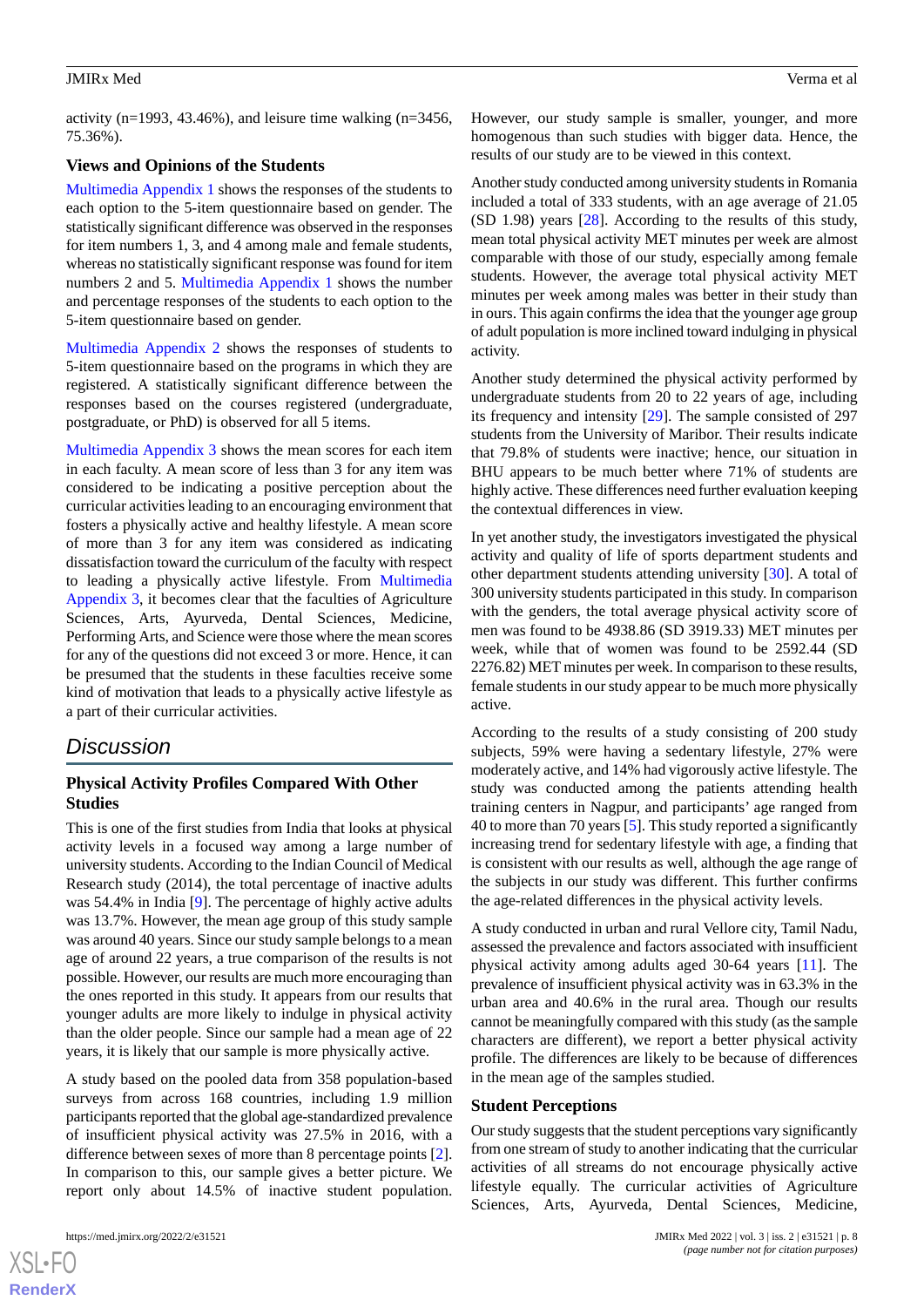Performing Arts, and Science appear to be encouraging physical activity in one form or the other. This heterogenous perception indicates that there is a need for having a relook at all curricula to see if sufficient emphasis is placed in health-related aspects.

The growing health care burden of India is mainly due to the increasing prevalence of lifestyle-related diseases such as hypertension, obesity, diabetes, depression, and metabolic syndrome. Increasing use of sugars, fats, and other high-calorie fast foods among youth is compounding the situation. Most of these diseases are preventable if right intervention in terms of dietary pattern and regular physical activities are incorporated at the right age. An increasing use of smartphones, as well as increasing indulgence in virtual games and social media are said to be causing multiple sleep-related and cognition-related disorders [\[12](#page-9-6)[-23](#page-10-0)].

There have been several studies where the student perceptions about various aspects pertaining to their physical activities have been evaluated. Different approaches of inculcating the habit of leading a physically active lifestyle among the student community have also been suggested [\[41](#page-10-15)-[50\]](#page-11-0). However, the situation in India is complex owing to the presence of a variety of regulations and norms of developing curricula in higher education institutions. Similarly, there are different types of universities including deemed universities, private universities, state universities, and central universities [\[51](#page-11-1)]. The education policies thus far have mostly emphasized the importance of physical education in schools.

Our study suggests that various curricula of higher education have several lapses when it comes to health-related topics. Universities need to take up the initiative in making the students aware of the correct ways of leading a healthy lifestyle. Irrespective of the stream of education, keeping oneself physically and psychologically fit is essential to leading a healthy life. Our results seem to suggest that health education must become a part of all streams of higher education irrespective of the stream.

## **Limitations and Other Aspects to Consider While Interpreting Our Results**

Limitations and some other aspects pertaining to our findings will be enumerated in this section.

1. Since this study employs an indirect method of recording the physical activity levels based on 7-day recall, there are chances that respondents might tend to overestimate their physical activity levels.

- 2. The data were collected from 2016 to 2019, and the seasonal changes in the activity might have been gone unnoticed.
- 3. Indian Universities follow 6-day weeks, Sundays being the only holidays. This might be a reason for the higher level of weekly physical activity in the context of our study population.
- 4. Since BHU is a large residential university in terms of the area of the campus (4 square kilometers), a large proportion of the students reside in hostels and do not use vehicular mode of transportation for daily commute within the university. This might be another reason for a higher level of physical activity reported in general.
- 5. Many playgrounds are located within the campus of this university, and in the early morning and evening hours, one can see a good number of students using these playgrounds for playing sports and games. The engagement with games could be another reason why a higher level of physical activity is reported in this study. This could also be attributed to collective motivation in engagement of sports and games.
- 6. BHU is located in a state that is not in the forefront when it comes to economic development in comparison to many other states. WHO has observed that physical inactivity goes on increasing as the regions or countries develop economically [\[24](#page-10-1)]. This could be another reason for our sample having shown a relatively higher level of physical activity.

## **Conclusion**

In our sample, we report that about 14.5% of all students fall under the "inactive" category (14.4% among all male and 14.7% among all female students), about 71.3% of all students (72.1% among all male and 70% among all female students) fall under the "highly active" category, and about 14.2% of all students (13.5% of all male and 15.3% of female students) fall under the "active" category. In our study, we found that physical activity levels go on decreasing as the age increases (ie, students with the lowest physical activity rates belong to higher age groups, and highly active students belong to lower age groups). Our study also suggests that physical education and other aspects of health are inadequately and heterogeneously represented in university curricula. These topics are required to be incorporated into regular curricula in all streams of higher education in Indian universities.

## **Acknowledgments**

<span id="page-8-0"></span>AKV received Junior Research Fellowship and Senior Research Fellowship from University Grants Commission, Government of India.

## **Conflicts of Interest**

None declared.

## **Multimedia Appendix 1**

Number and percentage responses of the students to each option to the 5-item questionnaire based on gender. [[DOCX File , 18 KB](https://jmir.org/api/download?alt_name=xmed_v3i2e31521_app1.docx&filename=c0449c04f3e30cde3811e8b4bafe1b56.docx)-[Multimedia Appendix 1\]](https://jmir.org/api/download?alt_name=xmed_v3i2e31521_app1.docx&filename=c0449c04f3e30cde3811e8b4bafe1b56.docx)



**[RenderX](http://www.renderx.com/)**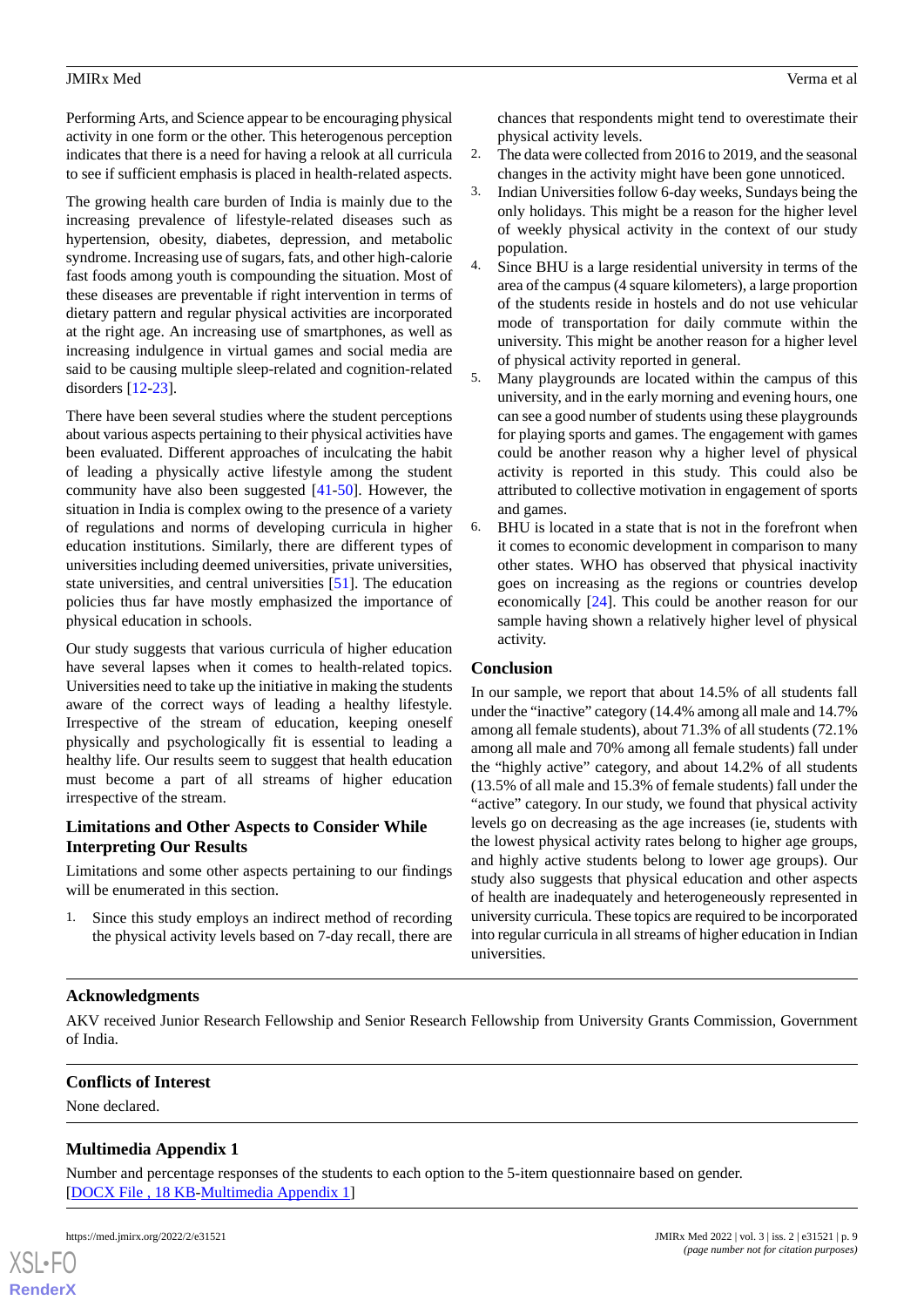## <span id="page-9-10"></span>**Multimedia Appendix 2**

The number and percentage responses of students to 5-item questionnaire based on the programs in which they are registered . [[DOCX File , 20 KB](https://jmir.org/api/download?alt_name=xmed_v3i2e31521_app2.docx&filename=4785109aa50716d285f5beef1e7f5588.docx)-[Multimedia Appendix 2\]](https://jmir.org/api/download?alt_name=xmed_v3i2e31521_app2.docx&filename=4785109aa50716d285f5beef1e7f5588.docx)

## <span id="page-9-11"></span>**Multimedia Appendix 3**

Mean scores for each of the 5 items in the 5-item questionnaire for different faculties. [[DOCX File , 16 KB](https://jmir.org/api/download?alt_name=xmed_v3i2e31521_app3.docx&filename=8927d3ee361f8422ddd9f7efff66fa31.docx)-[Multimedia Appendix 3\]](https://jmir.org/api/download?alt_name=xmed_v3i2e31521_app3.docx&filename=8927d3ee361f8422ddd9f7efff66fa31.docx)

## <span id="page-9-0"></span>**References**

- <span id="page-9-12"></span>1. Guthold R, Ono T, Strong KL, Chatterji S, Morabia A. Worldwide variability in physical inactivity a 51-country survey. Am J Prev Med 2008 Jun;34(6):486-494. [doi: [10.1016/j.amepre.2008.02.013\]](http://dx.doi.org/10.1016/j.amepre.2008.02.013) [Medline: [18471584](http://www.ncbi.nlm.nih.gov/entrez/query.fcgi?cmd=Retrieve&db=PubMed&list_uids=18471584&dopt=Abstract)]
- 2. Guthold R, Stevens GA, Riley LM, Bull FC. Worldwide trends in insufficient physical activity from 2001 to 2016: a pooled analysis of 358 population-based surveys with 1·9 million participants. Lancet Glob Health 2018 Oct;6(10):e1077-e1086 [[FREE Full text](https://linkinghub.elsevier.com/retrieve/pii/S2214-109X(18)30357-7)] [doi: [10.1016/S2214-109X\(18\)30357-7\]](http://dx.doi.org/10.1016/S2214-109X(18)30357-7) [Medline: [30193830\]](http://www.ncbi.nlm.nih.gov/entrez/query.fcgi?cmd=Retrieve&db=PubMed&list_uids=30193830&dopt=Abstract)
- 3. Hallal PC, Andersen LB, Bull FC, Guthold R, Haskell W, Ekelund U, Lancet Physical Activity Series Working Group. Global physical activity levels: surveillance progress, pitfalls, and prospects. Lancet 2012 Jul 21;380(9838):247-257. [doi: [10.1016/S0140-6736\(12\)60646-1\]](http://dx.doi.org/10.1016/S0140-6736(12)60646-1) [Medline: [22818937](http://www.ncbi.nlm.nih.gov/entrez/query.fcgi?cmd=Retrieve&db=PubMed&list_uids=22818937&dopt=Abstract)]
- <span id="page-9-1"></span>4. Bauman A, Bull F, Chey T, Craig CL, Ainsworth BE, Sallis JF, IPS Group. The International Prevalence Study on Physical Activity: results from 20 countries. Int J Behav Nutr Phys Act 2009 Mar 31;6:21 [[FREE Full text](https://ijbnpa.biomedcentral.com/articles/10.1186/1479-5868-6-21)] [doi: [10.1186/1479-5868-6-21\]](http://dx.doi.org/10.1186/1479-5868-6-21) [Medline: [19335883\]](http://www.ncbi.nlm.nih.gov/entrez/query.fcgi?cmd=Retrieve&db=PubMed&list_uids=19335883&dopt=Abstract)
- <span id="page-9-2"></span>5. Patil C, Dhoble M, Kaware A. A study of physical activity levels and its correlates among adults: a cross-sectional study. Int J Community Med Public Health 2017 Mar 28;4(4):1154. [doi: [10.18203/2394-6040.ijcmph20171341](http://dx.doi.org/10.18203/2394-6040.ijcmph20171341)]
- <span id="page-9-3"></span>6. Jurj AL, Wen W, Gao Y, Matthews CE, Yang G, Li H, et al. Patterns and correlates of physical activity: a cross-sectional study in urban Chinese women. BMC Public Health 2007 Aug 21;7(1):213 [[FREE Full text](https://bmcpublichealth.biomedcentral.com/articles/10.1186/1471-2458-7-213)] [doi: [10.1186/1471-2458-7-213\]](http://dx.doi.org/10.1186/1471-2458-7-213) [Medline: [17711585](http://www.ncbi.nlm.nih.gov/entrez/query.fcgi?cmd=Retrieve&db=PubMed&list_uids=17711585&dopt=Abstract)]
- <span id="page-9-9"></span><span id="page-9-4"></span>7. Bergman P, Grjibovski AM, Hagströmer M, Bauman A, Sjöström M. Adherence to physical activity recommendations and the influence of socio-demographic correlates - a population-based cross-sectional study. BMC Public Health 2008 Oct 22;8(1):367 [[FREE Full text\]](https://bmcpublichealth.biomedcentral.com/articles/10.1186/1471-2458-8-367) [doi: [10.1186/1471-2458-8-367](http://dx.doi.org/10.1186/1471-2458-8-367)] [Medline: [18945354](http://www.ncbi.nlm.nih.gov/entrez/query.fcgi?cmd=Retrieve&db=PubMed&list_uids=18945354&dopt=Abstract)]
- 8. Sjöström M, Oja P, Hagströmer M, Smith B, Bauman A. Health-enhancing physical activity across European Union countries: the Eurobarometer study. J Public Health 2006 May 19;14(5):291-300. [doi: [10.1007/s10389-006-0031-y\]](http://dx.doi.org/10.1007/s10389-006-0031-y)
- <span id="page-9-5"></span>9. Anjana RM, Pradeepa R, Das AK, Deepa M, Bhansali A, Joshi SR, ICMR– INDIAB Collaborative Study Group. Physical activity and inactivity patterns in India - results from the ICMR-INDIAB study (Phase-1) [ICMR-INDIAB-5]. Int J Behav Nutr Phys Act 2014 Feb 26;11(1):26 [\[FREE Full text\]](https://ijbnpa.biomedcentral.com/articles/10.1186/1479-5868-11-26) [doi: [10.1186/1479-5868-11-26](http://dx.doi.org/10.1186/1479-5868-11-26)] [Medline: [24571915\]](http://www.ncbi.nlm.nih.gov/entrez/query.fcgi?cmd=Retrieve&db=PubMed&list_uids=24571915&dopt=Abstract)
- <span id="page-9-6"></span>10. Ranasinghe CD, Ranasinghe P, Jayawardena R, Misra A. Physical activity patterns among South-Asian adults: a systematic review. Int J Behav Nutr Phys Act 2013;10(1):116. [doi: [10.1186/1479-5868-10-116\]](http://dx.doi.org/10.1186/1479-5868-10-116)
- 11. Devamani C, Oommen A, Mini G, Abraham V, George K. Levels of physical inactivity in rural and urban Tamil Nadu, India: A cross-sectional study. J Clin Prev Cardiol 2019;8(1):13. [doi: [10.4103/jcpc.jcpc\\_32\\_18\]](http://dx.doi.org/10.4103/jcpc.jcpc_32_18)
- 12. Bauman AE, Sallis JF, Dzewaltowski DA, Owen N. Toward a better understanding of the influences on physical activity: the role of determinants, correlates, causal variables, mediators, moderators, and confounders. Am J Prev Med 2002 Aug;23(2 Suppl):5-14. [doi: [10.1016/s0749-3797\(02\)00469-5](http://dx.doi.org/10.1016/s0749-3797(02)00469-5)] [Medline: [12133733\]](http://www.ncbi.nlm.nih.gov/entrez/query.fcgi?cmd=Retrieve&db=PubMed&list_uids=12133733&dopt=Abstract)
- <span id="page-9-7"></span>13. Hortz B, Winters E, Grim ML, Petosa RL. Prospective Relationship Between Social Cognitive Variables and Leisure Time Physical Activity. American Journal of Health Education 2017 Mar 10;48(2):129-135. [doi: [10.1080/19325037.2016.1271372\]](http://dx.doi.org/10.1080/19325037.2016.1271372)
- <span id="page-9-8"></span>14. Dias-da-Costa JS, Hallal PC, Wells JCK, Daltoé T, Fuchs SC, Menezes AMB, et al. Epidemiology of leisure-time physical activity: a population-based study in southern Brazil. Cad Saude Publica 2005 Feb; 21(1): 275-282 [[FREE Full text](https://www.scielo.br/scielo.php?script=sci_arttext&pid=S0102-311X2005000100030&lng=en&nrm=iso&tlng=en)] [doi: [10.1590/s0102-311x2005000100030](http://dx.doi.org/10.1590/s0102-311x2005000100030)] [Medline: [15692661\]](http://www.ncbi.nlm.nih.gov/entrez/query.fcgi?cmd=Retrieve&db=PubMed&list_uids=15692661&dopt=Abstract)
- 15. Montag C, Lachmann B, Herrlich M, Zweig K. Addictive Features of Social Media/Messenger Platforms and Freemium Games against the Background of Psychological and Economic Theories. Int J Environ Res Public Health 2019 Jul 23;16(14):2612 [[FREE Full text\]](https://www.mdpi.com/resolver?pii=ijerph16142612) [doi: [10.3390/ijerph16142612\]](http://dx.doi.org/10.3390/ijerph16142612) [Medline: [31340426\]](http://www.ncbi.nlm.nih.gov/entrez/query.fcgi?cmd=Retrieve&db=PubMed&list_uids=31340426&dopt=Abstract)
- 16. Barik D, Arokiasamy P. Rising Health Expenditure Due to Non-Communicable Diseases in India: An Outlook. Front Public Health 2016 Nov 29;4:268 [\[FREE Full text\]](https://doi.org/10.3389/fpubh.2016.00268) [doi: [10.3389/fpubh.2016.00268](http://dx.doi.org/10.3389/fpubh.2016.00268)] [Medline: [27965952](http://www.ncbi.nlm.nih.gov/entrez/query.fcgi?cmd=Retrieve&db=PubMed&list_uids=27965952&dopt=Abstract)]
- 17. Tremblay MS, Colley RC, Saunders TJ, Healy GN, Owen N. Physiological and health implications of a sedentary lifestyle. Appl Physiol Nutr Metab 2010 Dec;35(6):725-740. [doi: [10.1139/H10-079\]](http://dx.doi.org/10.1139/H10-079) [Medline: [21164543](http://www.ncbi.nlm.nih.gov/entrez/query.fcgi?cmd=Retrieve&db=PubMed&list_uids=21164543&dopt=Abstract)]
- 18. Allender S, Lacey B, Webster P, Rayner M, Deepa M, Scarborough P, et al. Level of urbanization and noncommunicable disease risk factors in Tamil Nadu, India. Bull World Health Organ 2010 Apr;88(4):297-304 [[FREE Full text](http://europepmc.org/abstract/MED/20431794)] [doi: [10.2471/BLT.09.065847](http://dx.doi.org/10.2471/BLT.09.065847)] [Medline: [20431794\]](http://www.ncbi.nlm.nih.gov/entrez/query.fcgi?cmd=Retrieve&db=PubMed&list_uids=20431794&dopt=Abstract)
- 19. Booth F, Roberts C, Laye M. Lack of exercise is a major cause of chronic diseases. Compr Physiol 2012 Apr;2(2):1143-1211 [[FREE Full text](http://europepmc.org/abstract/MED/23798298)] [doi: [10.1002/cphy.c110025](http://dx.doi.org/10.1002/cphy.c110025)] [Medline: [23798298](http://www.ncbi.nlm.nih.gov/entrez/query.fcgi?cmd=Retrieve&db=PubMed&list_uids=23798298&dopt=Abstract)]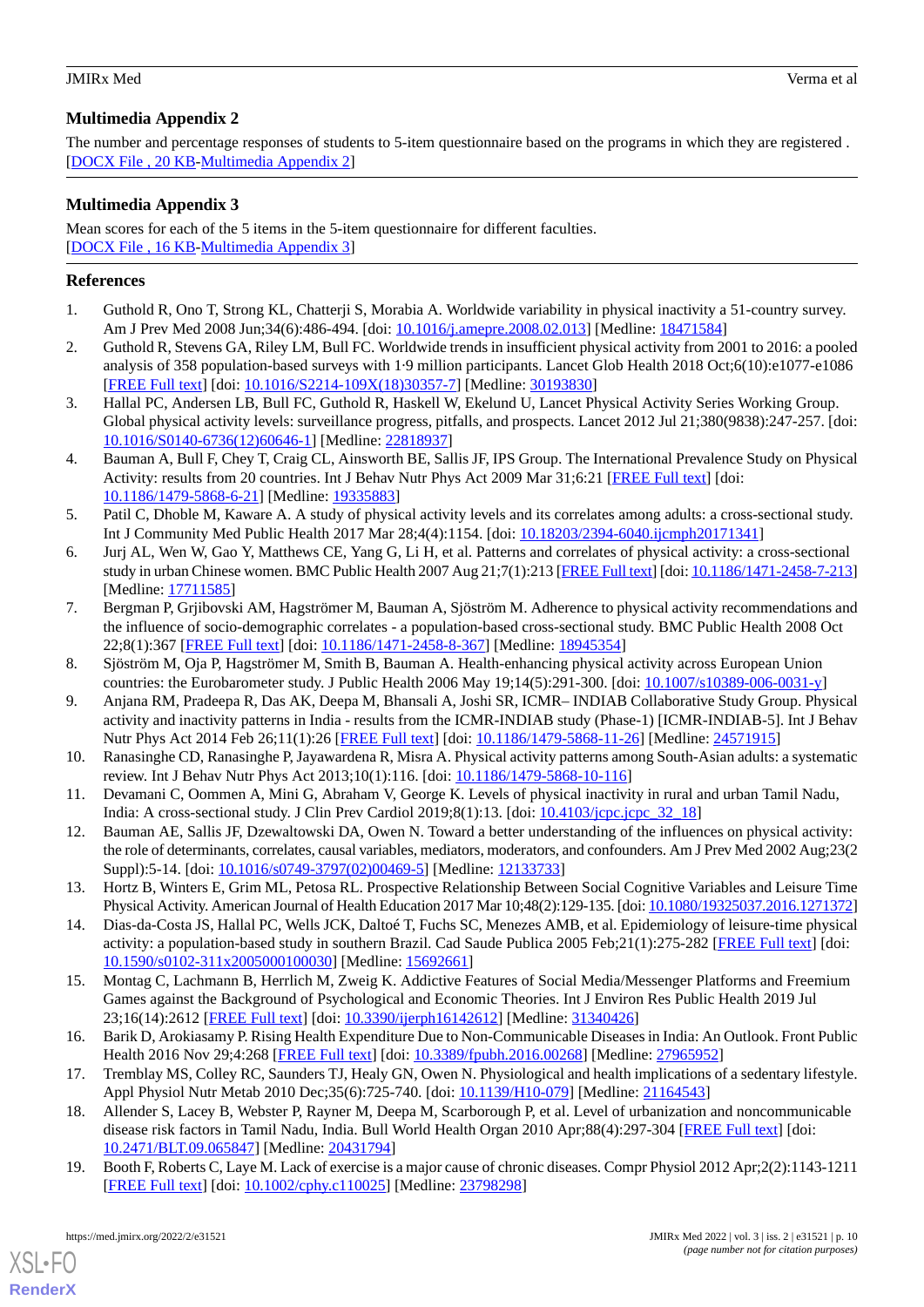- 20. Gill DL, Hammond CC, Reifsteck EJ, Jehu CM, Williams RA, Adams MM, et al. Physical Activity and Quality of Life. J Prev Med Public Health 2013 Jan 30;46(Suppl 1):S28-S34. [doi: [10.3961/jpmph.2013.46.s.s28](http://dx.doi.org/10.3961/jpmph.2013.46.s.s28)]
- 21. India State-Level Disease Burden Initiative CVD Collaborators. The changing patterns of cardiovascular diseases and their risk factors in the states of India: the Global Burden of Disease Study 1990-2016. Lancet Glob Health 2018 Dec;6(12):e1339-e1351 [[FREE Full text](https://linkinghub.elsevier.com/retrieve/pii/S2214-109X(18)30407-8)] [doi: [10.1016/S2214-109X\(18\)30407-8\]](http://dx.doi.org/10.1016/S2214-109X(18)30407-8) [Medline: [30219317\]](http://www.ncbi.nlm.nih.gov/entrez/query.fcgi?cmd=Retrieve&db=PubMed&list_uids=30219317&dopt=Abstract)
- 22. Daniels SR, Arnett DK, Eckel RH, Gidding SS, Hayman LL, Kumanyika S, et al. Overweight in children and adolescents: pathophysiology, consequences, prevention, and treatment. Circulation 2005 Apr 19;111(15):1999-2012. [doi: [10.1161/01.CIR.0000161369.71722.10\]](http://dx.doi.org/10.1161/01.CIR.0000161369.71722.10) [Medline: [15837955](http://www.ncbi.nlm.nih.gov/entrez/query.fcgi?cmd=Retrieve&db=PubMed&list_uids=15837955&dopt=Abstract)]
- <span id="page-10-1"></span><span id="page-10-0"></span>23. Singh M, Sharma P, Raj D, Sharma S, Kaushal A, Raina SK. Leisure Time Physical Activity and Risk of Developing Depression among the Youth of Kangra District, Himachal Pradesh, India. Indian J Psychol Med 2018;40(5):426-432 [[FREE Full text](https://journals.sagepub.com/doi/10.4103/IJPSYM.IJPSYM_85_18?url_ver=Z39.88-2003&rfr_id=ori:rid:crossref.org&rfr_dat=cr_pub%3dpubmed)] [doi: [10.4103/IJPSYM.IJPSYM\\_85\\_18](http://dx.doi.org/10.4103/IJPSYM.IJPSYM_85_18)] [Medline: [30275617\]](http://www.ncbi.nlm.nih.gov/entrez/query.fcgi?cmd=Retrieve&db=PubMed&list_uids=30275617&dopt=Abstract)
- <span id="page-10-2"></span>24. Physical activity. World Health Organization. 2020 Nov 26. URL: [https://www.who.int/news-room/fact-sheets/detail/](https://www.who.int/news-room/fact-sheets/detail/physical-activity) [physical-activity](https://www.who.int/news-room/fact-sheets/detail/physical-activity) [accessed 2021-08-06]
- <span id="page-10-4"></span>25. Steptoe A, Wardle J, Cui W, Bellisle F, Zotti A, Baranyai R, et al. Trends in smoking, diet, physical exercise, and attitudes toward health in European university students from 13 countries, 1990-2000. Prev Med 2002 Aug;35(2):97-104. [doi: [10.1006/pmed.2002.1048](http://dx.doi.org/10.1006/pmed.2002.1048)] [Medline: [12200093\]](http://www.ncbi.nlm.nih.gov/entrez/query.fcgi?cmd=Retrieve&db=PubMed&list_uids=12200093&dopt=Abstract)
- <span id="page-10-5"></span>26. Padmapriya K, Krishna P, Rasu T. Prevalence and patterns of physical activity among medical students in Bangalore, India. Electron Physician 2013;5(1):606-610 [[FREE Full text](http://europepmc.org/abstract/MED/26120390)] [doi: [10.14661/2013.606-610](http://dx.doi.org/10.14661/2013.606-610)] [Medline: [26120390](http://www.ncbi.nlm.nih.gov/entrez/query.fcgi?cmd=Retrieve&db=PubMed&list_uids=26120390&dopt=Abstract)]
- <span id="page-10-6"></span>27. Assaf I, Brieteh F, Tfaily M, El-Baida M, Kadry S, Balusamy B. Students university healthy lifestyle practice: quantitative analysis. Health Inf Sci Syst 2019 Dec 19;7(1):7 [[FREE Full text](http://europepmc.org/abstract/MED/30956789)] [doi: [10.1007/s13755-019-0068-2\]](http://dx.doi.org/10.1007/s13755-019-0068-2) [Medline: [30956789](http://www.ncbi.nlm.nih.gov/entrez/query.fcgi?cmd=Retrieve&db=PubMed&list_uids=30956789&dopt=Abstract)]
- <span id="page-10-3"></span>28. Fagaras S, Radu L, Vanvu G. The Level of Physical Activity of University Students. Procedia - Social and Behavioral Sciences 2015 Jul;197:1454-1457. [doi: [10.1016/j.sbspro.2015.07.094\]](http://dx.doi.org/10.1016/j.sbspro.2015.07.094)
- <span id="page-10-8"></span><span id="page-10-7"></span>29. Lipošek S, Planinšec J, Leskošek B, Pajtler A. Physical activity of university students and its relation to physical fitness and academic success. Ann. Kin 2019 Jan 09;9(2):89-104. [doi: [10.35469/ak.2018.171](http://dx.doi.org/10.35469/ak.2018.171)]
- 30. Çiçek G. Quality of Life and Physical Activity among University Students. ujer 2018 Jun;6(6):1141-1148. [doi: [10.13189/ujer.2018.060602\]](http://dx.doi.org/10.13189/ujer.2018.060602)
- 31. Anderssen N. Perception of physical education classes among young adolescents: do physical education classes provide equal opportunities to all students? Health Educ Res 1993 Jun;8(2):167-179. [doi: [10.1093/her/8.2.167](http://dx.doi.org/10.1093/her/8.2.167)] [Medline: [10148826\]](http://www.ncbi.nlm.nih.gov/entrez/query.fcgi?cmd=Retrieve&db=PubMed&list_uids=10148826&dopt=Abstract)
- 32. Doyle C, Khan A, Burton N. Knowledge of physical activity guidelines and mental health benefits among Emirati university students. Perspect Public Health 2019 Nov 09;139(6):316-319. [doi: [10.1177/1757913919834060](http://dx.doi.org/10.1177/1757913919834060)] [Medline: [31070519\]](http://www.ncbi.nlm.nih.gov/entrez/query.fcgi?cmd=Retrieve&db=PubMed&list_uids=31070519&dopt=Abstract)
- <span id="page-10-9"></span>33. Haas J, Baber M, Byrom N, Meade L, Nouri-Aria K. Changes in student physical health behaviour: an opportunity to turn the concept of a Healthy University into a reality. Perspect Public Health 2018 Nov 24;138(6):316-324. [doi: [10.1177/1757913918792580\]](http://dx.doi.org/10.1177/1757913918792580) [Medline: [30141740\]](http://www.ncbi.nlm.nih.gov/entrez/query.fcgi?cmd=Retrieve&db=PubMed&list_uids=30141740&dopt=Abstract)
- <span id="page-10-10"></span>34. Kabir A, Miah S, Islam A. Factors influencing eating behavior and dietary intake among resident students in a public university in Bangladesh: A qualitative study. PLoS One 2018 Jun 19;13(6):e0198801 [\[FREE Full text\]](https://dx.plos.org/10.1371/journal.pone.0198801) [doi: [10.1371/journal.pone.0198801\]](http://dx.doi.org/10.1371/journal.pone.0198801) [Medline: [29920535](http://www.ncbi.nlm.nih.gov/entrez/query.fcgi?cmd=Retrieve&db=PubMed&list_uids=29920535&dopt=Abstract)]
- <span id="page-10-11"></span>35. Rafique N, Al-Asoom LI, Alsunni AA, Saudagar FN, Almulhim LA, Alkaltham GK. Effects of Mobile Use on Subjective Sleep Quality. Nat Sci Sleep 2020;12:357-364 [\[FREE Full text\]](https://dx.doi.org/10.2147/NSS.S253375) [doi: [10.2147/NSS.S253375\]](http://dx.doi.org/10.2147/NSS.S253375) [Medline: [32607035](http://www.ncbi.nlm.nih.gov/entrez/query.fcgi?cmd=Retrieve&db=PubMed&list_uids=32607035&dopt=Abstract)]
- <span id="page-10-12"></span>36. Sohn S, Rees P, Wildridge B, Kalk NJ, Carter B. Prevalence of problematic smartphone usage and associated mental health outcomes amongst children and young people: a systematic review, meta-analysis and GRADE of the evidence. BMC Psychiatry 2019 Nov 29;19(1):356 [\[FREE Full text\]](https://bmcpsychiatry.biomedcentral.com/articles/10.1186/s12888-019-2350-x) [doi: [10.1186/s12888-019-2350-x](http://dx.doi.org/10.1186/s12888-019-2350-x)] [Medline: [31779637\]](http://www.ncbi.nlm.nih.gov/entrez/query.fcgi?cmd=Retrieve&db=PubMed&list_uids=31779637&dopt=Abstract)
- <span id="page-10-13"></span>37. Haug S, Castro RP, Kwon M, Filler A, Kowatsch T, Schaub MP. Smartphone use and smartphone addiction among young people in Switzerland. J Behav Addict 2015 Dec;4(4):299-307 [\[FREE Full text\]](http://europepmc.org/abstract/MED/26690625) [doi: [10.1556/2006.4.2015.037\]](http://dx.doi.org/10.1556/2006.4.2015.037) [Medline: [26690625](http://www.ncbi.nlm.nih.gov/entrez/query.fcgi?cmd=Retrieve&db=PubMed&list_uids=26690625&dopt=Abstract)]
- <span id="page-10-15"></span><span id="page-10-14"></span>38. Craig CL, Marshall AL, Sjöström M, Bauman AE, Booth ML, Ainsworth BE, et al. International physical activity questionnaire: 12-country reliability and validity. Med Sci Sports Exerc 2003 Aug;35(8):1381-1395. [doi: [10.1249/01.MSS.0000078924.61453.FB](http://dx.doi.org/10.1249/01.MSS.0000078924.61453.FB)] [Medline: [12900694\]](http://www.ncbi.nlm.nih.gov/entrez/query.fcgi?cmd=Retrieve&db=PubMed&list_uids=12900694&dopt=Abstract)
- 39. International Physical Activity Questionnaire. International Physical Activity Questionnaire. URL: [https://sites.google.com/](https://sites.google.com/site/theipaq/home) [site/theipaq/home](https://sites.google.com/site/theipaq/home) [accessed 2019-12-19]
- 40. Bland JM, Altman DG. Cronbach's alpha. BMJ 1997 Feb 22;314(7080):572-572 [[FREE Full text](http://europepmc.org/abstract/MED/9055718)] [doi: [10.1136/bmj.314.7080.572\]](http://dx.doi.org/10.1136/bmj.314.7080.572) [Medline: [9055718\]](http://www.ncbi.nlm.nih.gov/entrez/query.fcgi?cmd=Retrieve&db=PubMed&list_uids=9055718&dopt=Abstract)
- 41. Mathur P, Shah B. Research priorities for prevention and control of noncommunicable diseases in India. Indian J Community Med 2011 Dec;36(Suppl 1):S72-S77 [\[FREE Full text\]](http://www.ijcm.org.in/article.asp?issn=0970-0218;year=2011;volume=36;issue=5;spage=72;epage=77;aulast=Mathur) [doi: [10.4103/0970-0218.94713](http://dx.doi.org/10.4103/0970-0218.94713)] [Medline: [22628917\]](http://www.ncbi.nlm.nih.gov/entrez/query.fcgi?cmd=Retrieve&db=PubMed&list_uids=22628917&dopt=Abstract)
- 42. Mohan V, Williams O, Chella S, Unnikrishnan R, Anjana R, Vidyasagar S, et al. Clinical research training and capacity building for prevention and control of non-communicable diseases: A programme in India. Natl Med J India 2017;30(6):340-344 [[FREE Full text](http://www.nmji.in/article.asp?issn=0970-258X;year=2017;volume=30;issue=6;spage=340;epage=344;aulast=Mohan)] [doi: [10.4103/0970-258X.239078\]](http://dx.doi.org/10.4103/0970-258X.239078) [Medline: [30117449\]](http://www.ncbi.nlm.nih.gov/entrez/query.fcgi?cmd=Retrieve&db=PubMed&list_uids=30117449&dopt=Abstract)
- 43. Pate RR, Davis MG, Robinson TN, Stone EJ, McKenzie TL, Young JC, American Heart Association Council on Nutrition, Physical Activity'Metabolism (Physical Activity Committee), Council on Cardiovascular Disease in the Young, Council on Cardiovascular Nursing. Promoting physical activity in children and youth: a leadership role for schools: a scientific